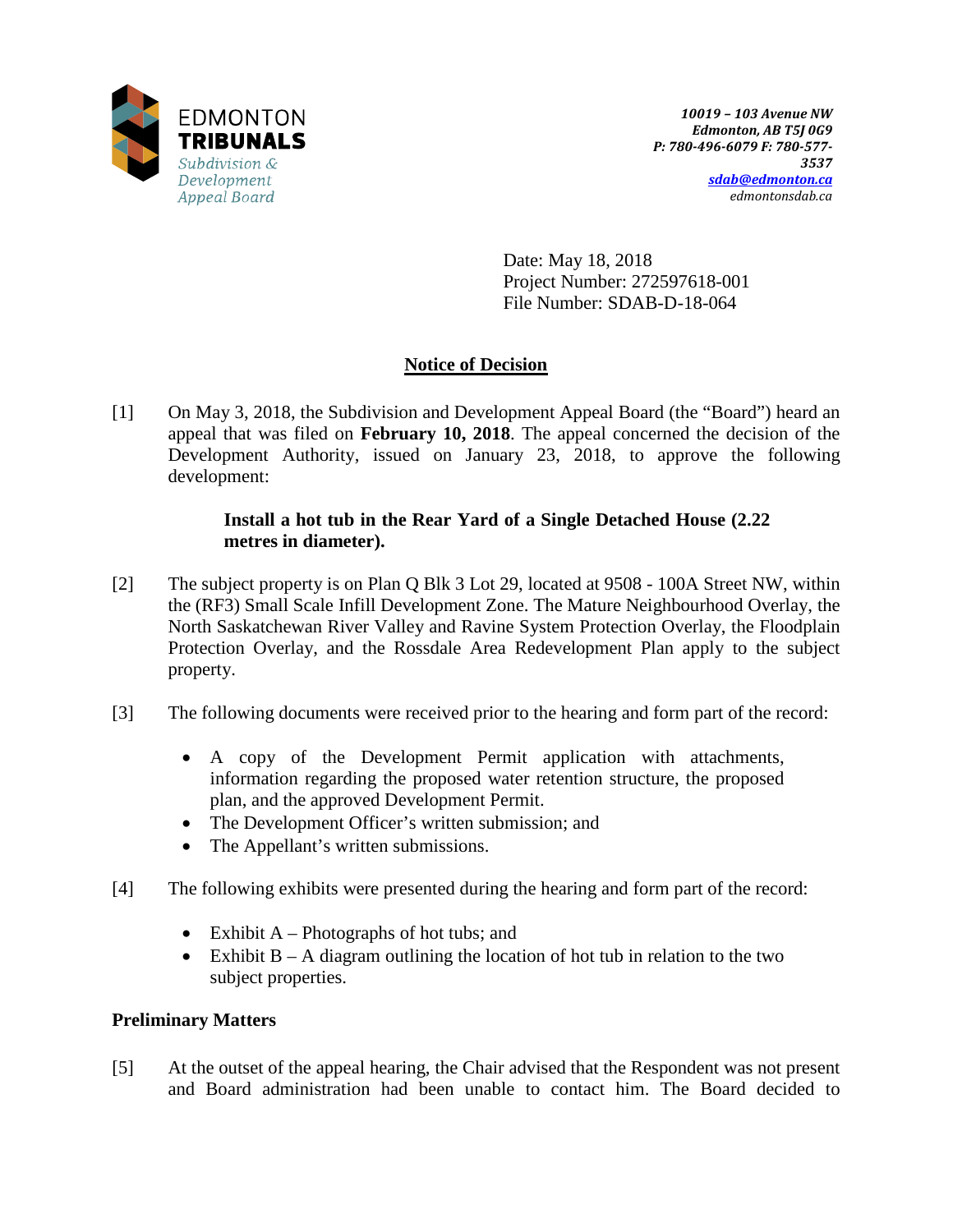proceed with the hearing in his absence. The Chair confirmed with the parties in attendance that there was no opposition to the composition of the panel.

- [6] The Chair outlined how the hearing would be conducted, including the order of appearance of parties, and no opposition was noted.
- [7] The appeal was filed on time, in accordance with section 686 of the *Municipal Government Act*, RSA 2000, c M-26 (the "*Municipal Government Act*").

#### **Summary of Hearing**

- *i) Position of the Appellant, Mr. D. Williams*
- [8] Mr. D. Williams was accompanied by Mr. A. Hopkyns. They have lived at their property for 27 years and have always had good relations with their neighbours. Their neighbours have always understood the impact of living in tight confines due to the small lot sizes.
- [9] Mr. Williams has worked with some of the top noise experts over the past 11 years through his involvement with the Rossdale Community league and an organization called Conserve. He has become an expert on noise and how to contain it.
- [10] They cannot sleep because of the noise of their neighbour's hot tub. It is difficult to work in their garage and they cannot enjoy their backyard. The hot tub's noise can be heard in every room of their home and has been noticed by their guests. They have tried various brands of ear plugs to allow them to sleep but find them uncomfortable.
- [11] They are not opposed to their neighbour having a hot tub. The Appellants have had a hot tub on their own property for over 25 years and they have exercised due diligence to ensure their hot tub is quiet and that it cannot be heard by any neighbours. They referred the Board to *Exhibit A* which contains photographs of their current and previous hot tub.
- [12] They referred to *Exhibit B* which shows the location of the subject hot tub in relation to the property line between two tall, narrow homes. The noise, generated from the electric motor that drives the pump, is amplified as it travels down the channel between the two houses. The electric motor noise is grating and very hard on the human body.
- [13] The Respondent has acknowledged that the hot tub is loud and that he can hear it from his third story bedroom and his garage when it is running.
- [14] A Bylaw Enforcement Officer inspected the hot tub and found that the noise was right on the cusp of what was acceptable although the Appellants could not recall the exact decibel level. The Officer was reluctant to issue a ticket and recommended that a noise baffling system be installed and advised them to wear ear plugs to bed.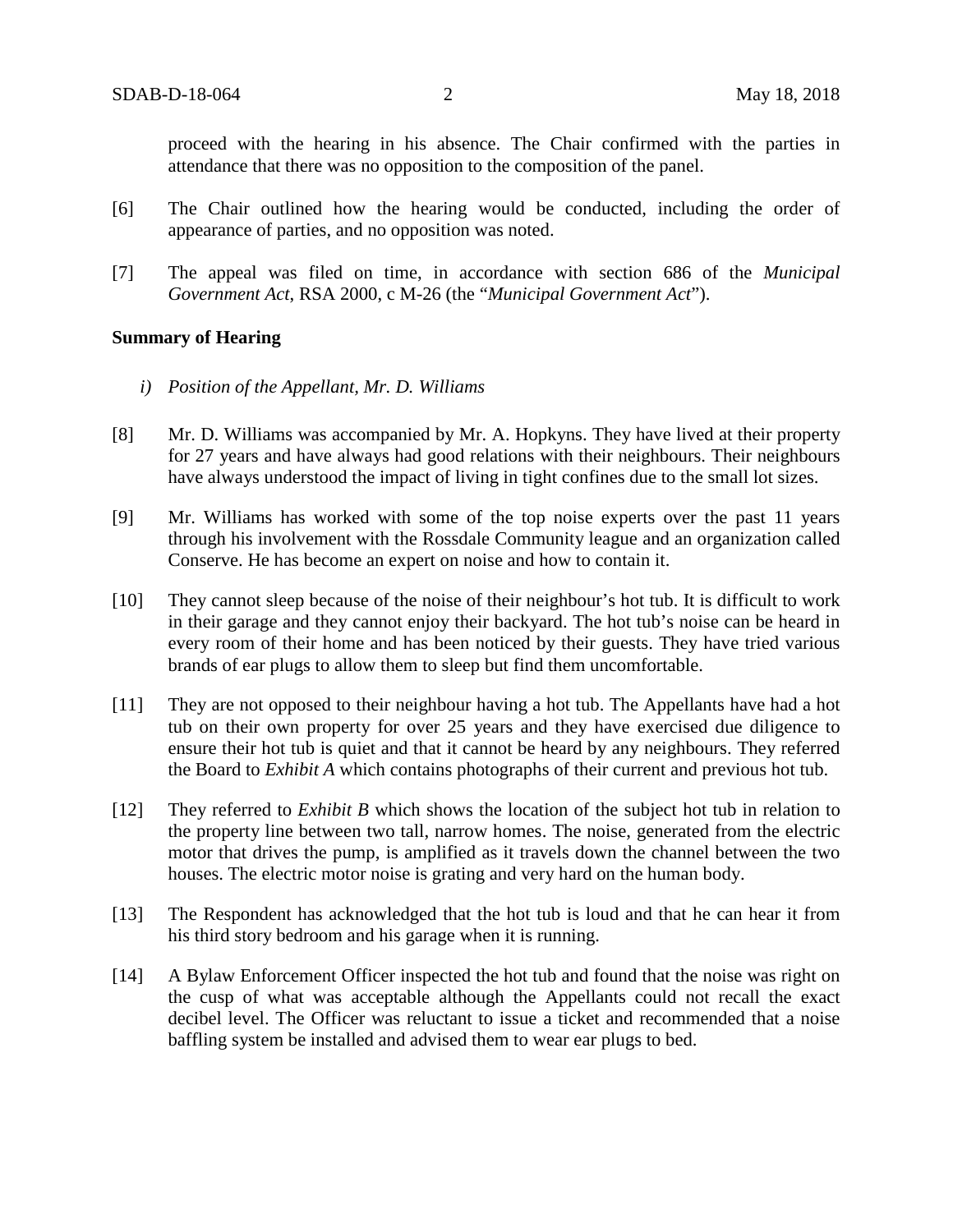- [15] They are prepared to work with the Respondent to come up with a solution and provided the following suggestions:
	- a) Sand bags could be placed around the pump creating a solid mass to contain the noise. An enclosure could be added to hide the sand bags.
	- b) The hot tub could be turned 180 degrees to allow the pump to face the rear lane. Noise would no longer be channeled down the corridor between the two houses and there would be room to build a better sound baffling system.
	- c) The best solution would be to sink the hot tub into the rear deck which would allow plenty of room for noise baffling, there would be no compliance issue and the Respondents would have more privacy.
- [16] Mr. Hopkyns reviewed the timeline of their concerns:
	- a) The subject hot tub was installed in October 2017.
	- b) They spoke to their neighbour as soon as they noticed the excessive noise and were told that an installer from Arctic Spas would be called to address the issue.
	- c) They met with their neighbour on December 2 and indicated they were only concerned about the pump noise, not any other noise associated with the hot tub use.
	- d) They called Arctic Spas on December 9 and were advised that they could come out immediately.
	- e) They arrived at a temporary solution with their neighbour that the hot tub would be turned off between 9:00 p.m. and 7:00 a.m. This solution only lasted for five or six days.
- [17] While the subject hot tub is branded as an Arctic Spa it is actually a Coyote hot tub which is an inferior brand manufactured for a milder climate. It does not have the required insulation and keeps cycling on and off to keep from freezing.
- [18] They have documented the dates and times they were woken up in December by the hot tub noise.
- [19] Mr. Williams and Mr. Hopkyns provided the following responses to questions from the Board:
	- a) In their view, a variance is required per section 50.3(5) of the *Edmonton Zoning Bylaw* which requires the hot tub to be located 0.9 metres from the side property line as well as from the garage on the subject site.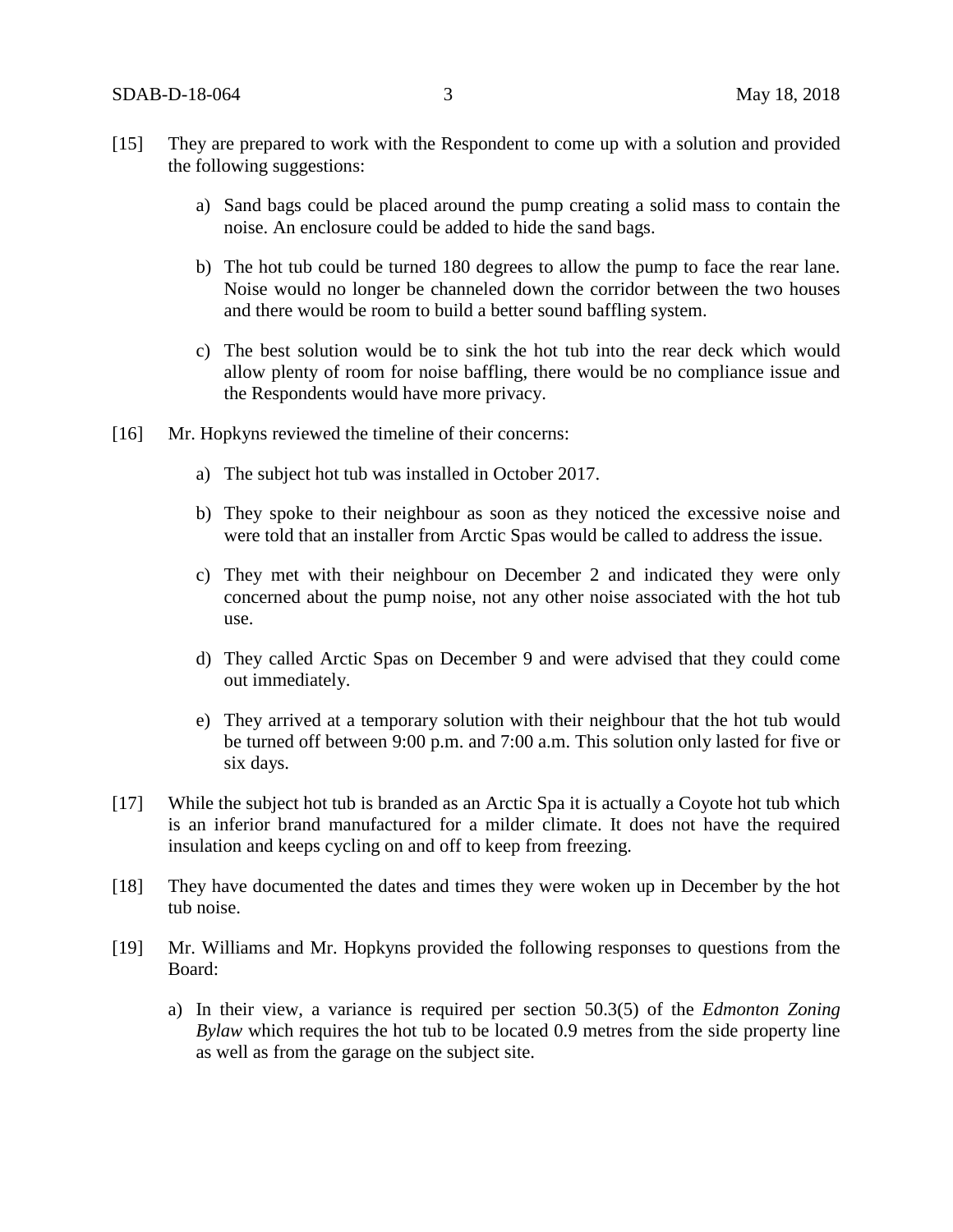The Board clarified that the separation distance from the side property line does not apply as the hot tub is lower than the height of the fence.

- b) The location of the hot tub is significantly impacting the enjoyment of their property. If the hot tub were to meet the 0.9-metre required separation distance from the garage there would be more room available to install a sound buffering system.
- *ii) Position of the Development Officer, Ms. S. Watts*
- [20] The Development Authority was not in attendance and the Board relied on Ms. Watts' written submissions.
	- *iii) Position of the Respondent, Mr. D. Williams / Permit Masters*
- [21] The Respondent did not appear at the hearing.

### **Decision**

- [22] The appeal is **DENIED** and the decision of the Development Authority is **VARIED**. The development is **GRANTED** as applied for to the Development Authority, subject to the following **CONDITIONS**:
	- 1. The development shall be installed in accordance with the stamped and approved drawings.
	- 2. There shall be no sprinklers or irrigation systems (above or underground) or any discharge into or onto the ground from roof leaders, downspouts or sump pump discharge spouts.
- [23] In granting the development the following variance to the *Edmonton Zoning Bylaw* (the *Bylaw*) is allowed:
	- 1. The minimum required separation distance of 0.90 metres from the hot tub to the detached Garage per section 50.3(5)(d) is varied to allow a deficiency of 0.61 metres, thereby allowing a separation distance of 0.29 metres from the hot tub to the detached Garage.

#### **Reasons for Decision**

[24] This appeal involves a Development Permit application for a hot tub in the (RF3) Small Scale Infill Development Zone. The hot tub is Accessory to a Single Detached House which is a Permitted Use in the (RF3) Small Scale Infill Development Zone.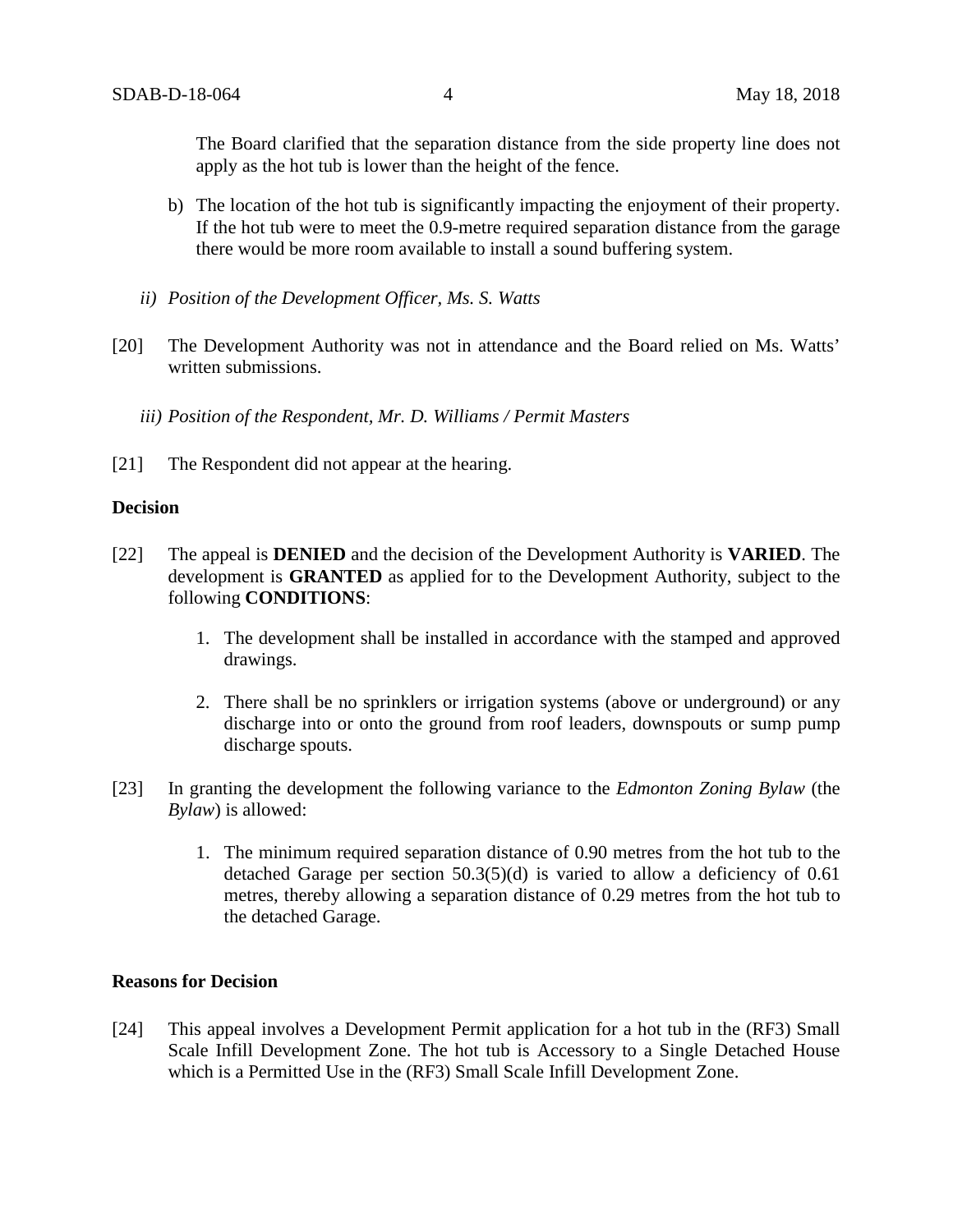[25] In the normal course, a hot tub would be a Permitted Accessory Use in this Zone; however, the subject Site is within the North Saskatchewan River Valley and Ravine System Protection Overlay. While section  $12.2(1)(n)$  states that a Development Permit is not required for structures not exceeding 1.85 metres in Height ancillary to Residential Uses, section 12.2(3)(d) states:

> Notwithstanding Section 12.2.1 of this Bylaw, a development permit shall be required for the following developments on all Sites zoned residential within the area of application of the North Saskatchewan River Valley and Ravine System Protection Overlay:

- d. Water Retention Structures.
- [26] A hot tub is included within the definition of a Water Retention Structure in section 6.1(124) of the *Bylaw*:

**Water Retention Structures** means a structure designed to retain a large volume of water, a minimum of 0.378 cubic meters. This definition includes structures commonly referred to as swimming pools, skating rinks, ornamental ponds, **hot tubs**, whirlpools and spas, provided the minimum volume of water is met.

For this reason a Development Permit is required for this hot tub.

[27] There is another reason why a Development Permit is required for this hot tub. Section 12.2(1)(c) of the *Bylaw* states that a Development Permit is not required for:

> an Accessory building [10.0 m2](https://webdocs.edmonton.ca/InfraPlan/zoningbylaw/ZoningBylaw/Measurements/ia10.htm) or less in area, provided it complies with the regulations of this Bylaw and is not a Hen Enclosure.

[28] Section 616(a.1) of the *Municipal Government Act* states that in this Part,

"building" includes anything constructed or placed on, in, over or under land, but does not include a highway or road or a bridge that forms part of a highway or road.

[29] Section 6.1(2) of the *Bylaw* states:

**Accessory** means; when used to describe a Use or building, a Use or building naturally or normally incidental, subordinate, and devoted to the principal Use or building, and located on the same lot or Site.

[30] This brings up the operation of section 50.3(5) of the *Bylaw* which regulates the location of an Accessory building. Section 50.3(5)(d) states:

> An Accessory building or structure shall be located not less than 0.9 m from a principal building and any other Accessory building or structure.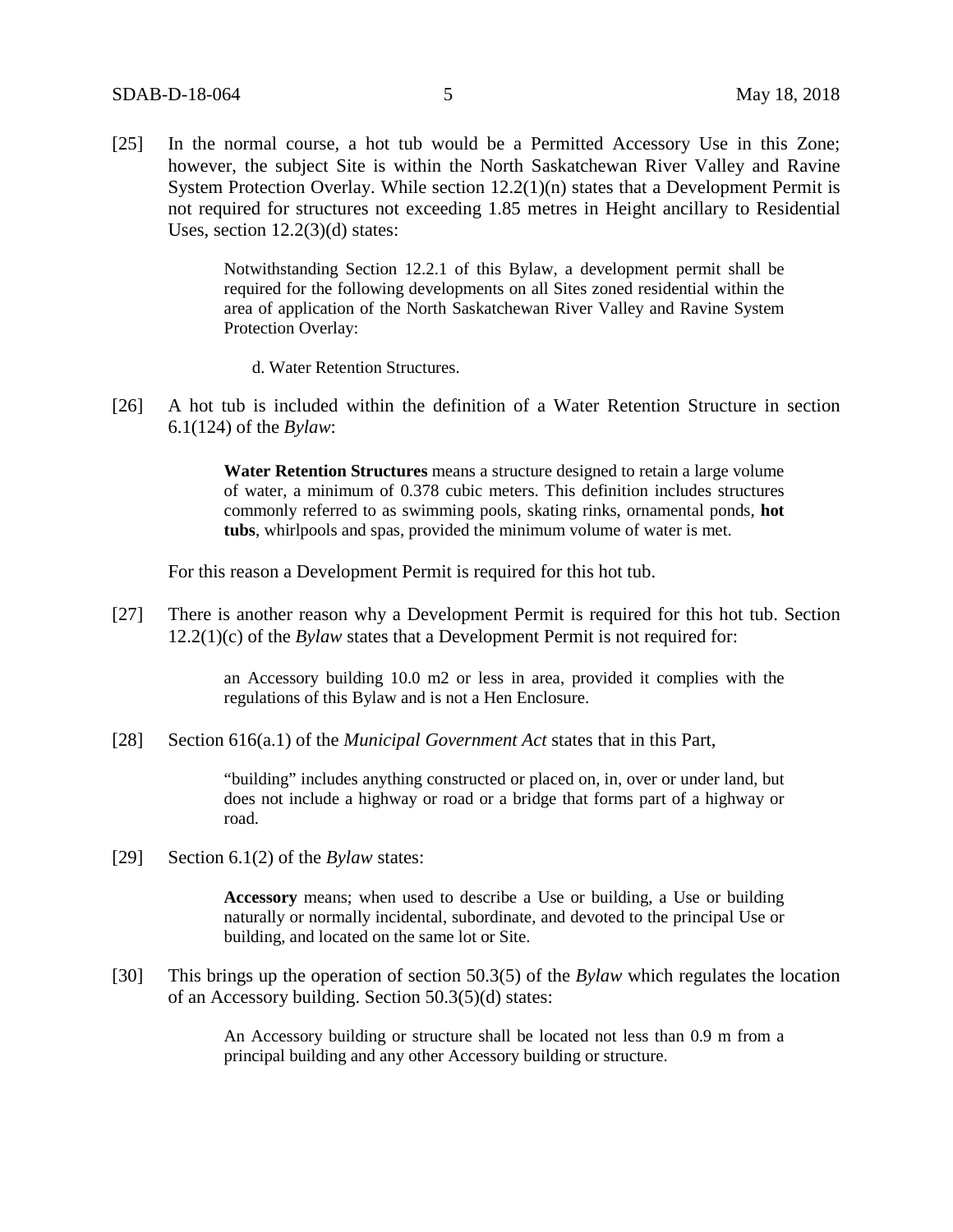The evidence before Board is that the hot tub is 0.29 metres away from the Garage on the subject Site; therefore it is not in compliance with section 50.3(5)(d) and therefore requires a Development Permit.

- [31] The Board heard evidence from the Appellants that essentially revolved around a single issue, namely that the noise being generated by the existing hot tub interferes with their enjoyment of their land. The Board had no evidence before it as to the extent of any actual measurement of the noise generated by the hot tub.
- [32] The Appellants acknowledged that they did not oppose the concept of this hot tub or a hot tub being on the neighbouring land as they themselves also have a hot tub on their land. The issues were exclusively dealing with the noise generated by the existing hot tub on the subject Site.
- [33] The Appellants had no concerns with the location of the hot tub, or the hot tub's proximity to the Garage on the subject Site, other than the potential for the location to be exacerbating the noise or to be increasing the noise generated by the hot tub.
- [34] The Board does not have sufficient evidence before it to be convinced that the proximity of the hot tub to the Garage will have any bearing on the sound propagation from the hot tub to the neighbouring parcel of land. No sound study or engineering report was submitted. The Appellants asserted that the proximity of the hot tub to the Garage would increase the sound propagation onto their lot, but had no evidence to back up that assertion.
- [35] As a result the Board finds the fact that the hot tub being located 0.29 metres from the Garage on the subject Site rather than 0.9 metres will not in itself have an impact upon the neighbouring land, and that fact alone will not unduly interfere with or affect the use or enjoyment of the Appellant's property. A variance to section 50.3(5)(d) has therefore been granted.
- [36] The Board notes that the granting of this permit allows a hot tub to be built in accordance with the submitted site plan approved by the Development Authority. This does not relieve the owners of the subject Site from complying with the *Community Standards Bylaw 14600* and in particular with Part 3 of that Bylaw dealing with noise control.
- [37] For the above reasons, the appeal is denied and Development Permit is granted.

Mr. I. Wachowicz, Chair Subdivision and Development Appeal Board

Board Members in Attendance: Mr. M. Young; Mr. A. Nagy; Ms. S. LaPerle; Mr. R. Hobson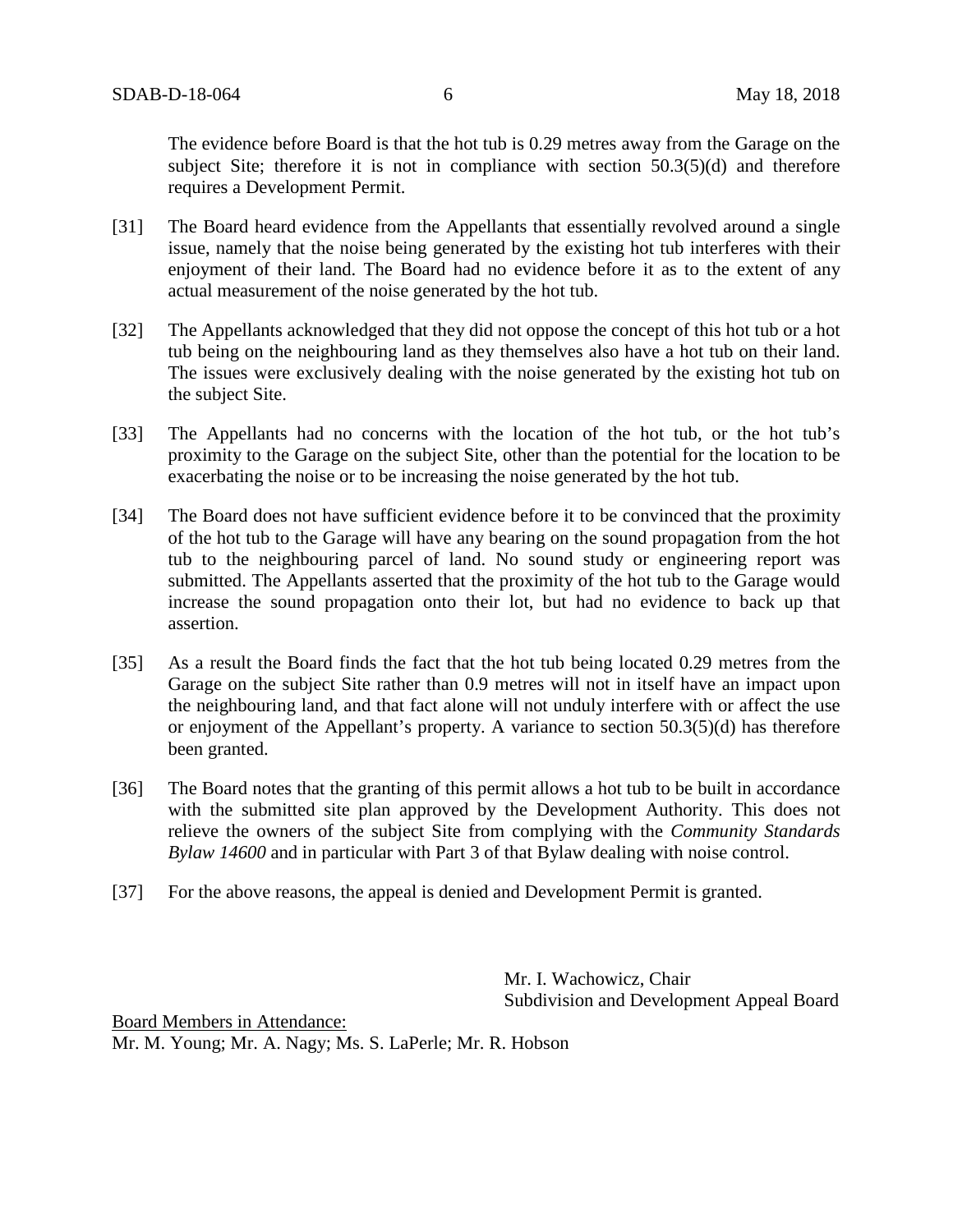### **Important Information for the Applicant/Appellant**

- 1. This is not a Building Permit. A Building Permit must be obtained separately from the Sustainable Development Department, located on the 2nd Floor, Edmonton Tower, 10111 – 104 Avenue NW, Edmonton, AB T5J 0J4.
- 2. Obtaining a Development Permit does not relieve you from complying with:
	- a) the requirements of the *Edmonton Zoning Bylaw*, insofar as those requirements have not been relaxed or varied by a decision of the Subdivision and Development Appeal Board,
	- b) the requirements of the *Alberta Safety Codes Act*,
	- c) the *Alberta Regulation 204/207 – Safety Codes Act – Permit Regulation*,
	- d) the requirements of any other appropriate federal, provincial or municipal legislation,
	- e) the conditions of any caveat, covenant, easement or other instrument affecting a building or land.
- 3. When an application for a Development Permit has been approved by the Subdivision and Development Appeal Board, it shall not be valid unless and until any conditions of approval, save those of a continuing nature, have been fulfilled.
- 4. A Development Permit will expire in accordance to the provisions of section 22 of the *Edmonton Zoning Bylaw, Bylaw 12800*, as amended.
- 5. This decision may be appealed to the Alberta Court of Appeal on a question of law or jurisdiction under section 688 of the *Municipal Government Act*, RSA 2000, c M-26. If the Subdivision and Development Appeal Board is served with notice of an application for leave to appeal its decision, such notice shall operate to suspend the Development Permit.
- 6. When a decision on a Development Permit application has been rendered by the Subdivision and Development Appeal Board, the enforcement of that decision is carried out by the Sustainable Development Department, located on the 2nd Floor, Edmonton Tower, 10111 – 104 Avenue NW, Edmonton, AB T5J 0J4.

*NOTE: The City of Edmonton does not conduct independent environmental checks of land within the City. If you are concerned about the stability of this property for any purpose, you should conduct your own tests and reviews. The City of Edmonton, when issuing a development permit, makes no representations and offers no warranties as to the suitability of the property for any purpose or as to the presence or absence of any environmental contaminants on the property.*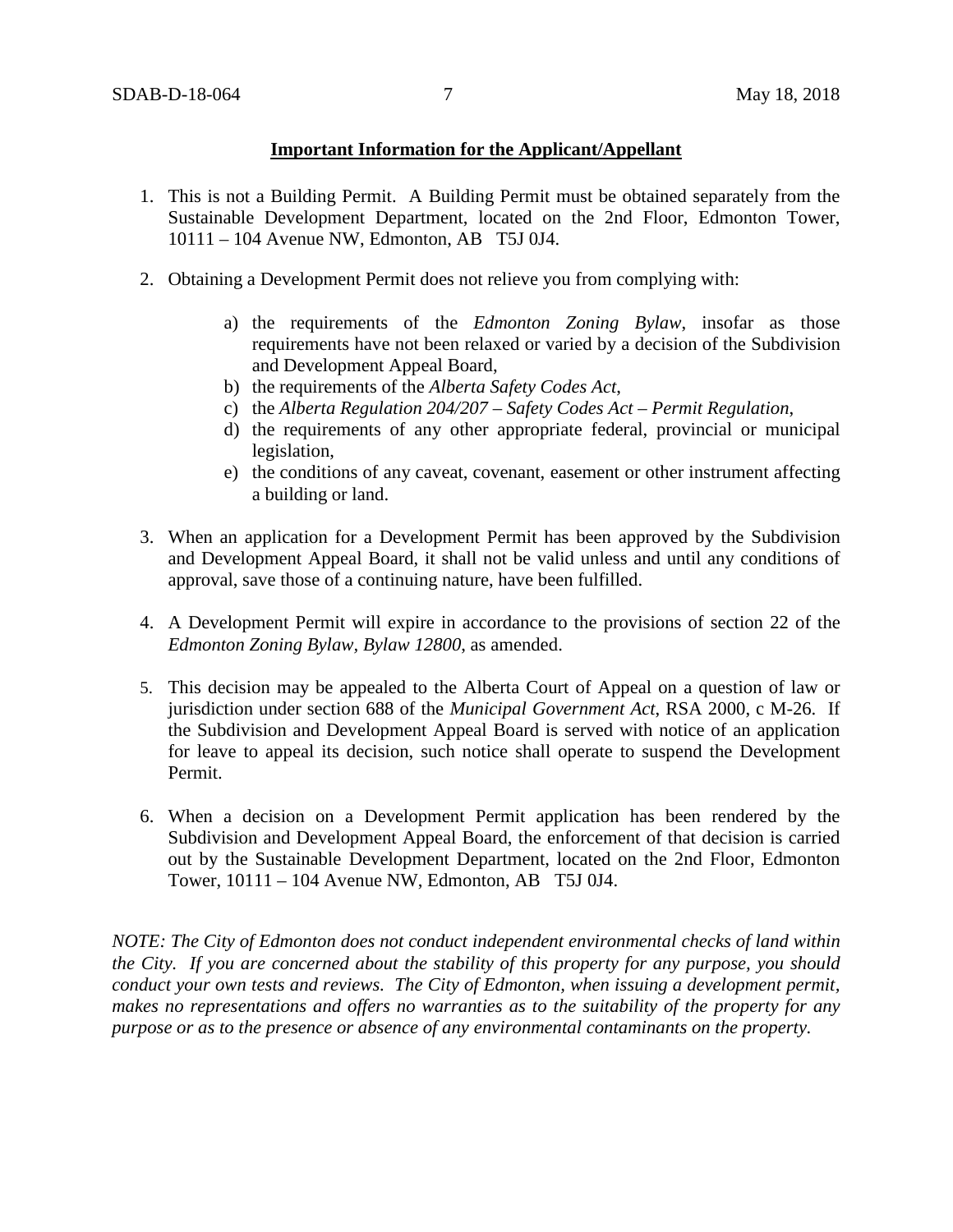

Date: May 18, 2018 Project Number: 154286546-011 File Number: SDAB-D-18-065

# **Notice of Decision**

[1] On May 3, 2018, the Subdivision and Development Appeal Board (the "Board") heard an appeal that was filed on **April 10, 2018**. The appeal concerned the decision of the Development Authority, issued on March 14, 2018, to approve the following development:

# **Construct a 16 Dwelling Apartment House building.**

- [2] The subject property is on Plan 1422318 Blk 7 Lot 6A, located at 11723 101 Street NW, within the (RA7) Low Rise Apartment Zone. The Medium Scale Residential Infill Overlay applies to the subject property.
- [3] The following documents were received prior to the hearing and form part of the record:
	- A copy of the Development Permit application with attachments, proposed plans, and the approved Development Permit;
	- The Development Officer's written submissions;
	- The Appellant's written submission; and
	- The Respondent's written submission.

## **Preliminary Matters**

- [4] At the outset of the appeal hearing, the Chair confirmed with the parties in attendance that there was no opposition to the composition of the panel.
- [5] The Chair outlined how the hearing would be conducted, including the order of appearance of parties, and no opposition was noted.
- [6] The appeal was filed on time, in accordance with section 686 of the *Municipal Government Act*, RSA 2000, c M-26 (the "*Municipal Government Act*").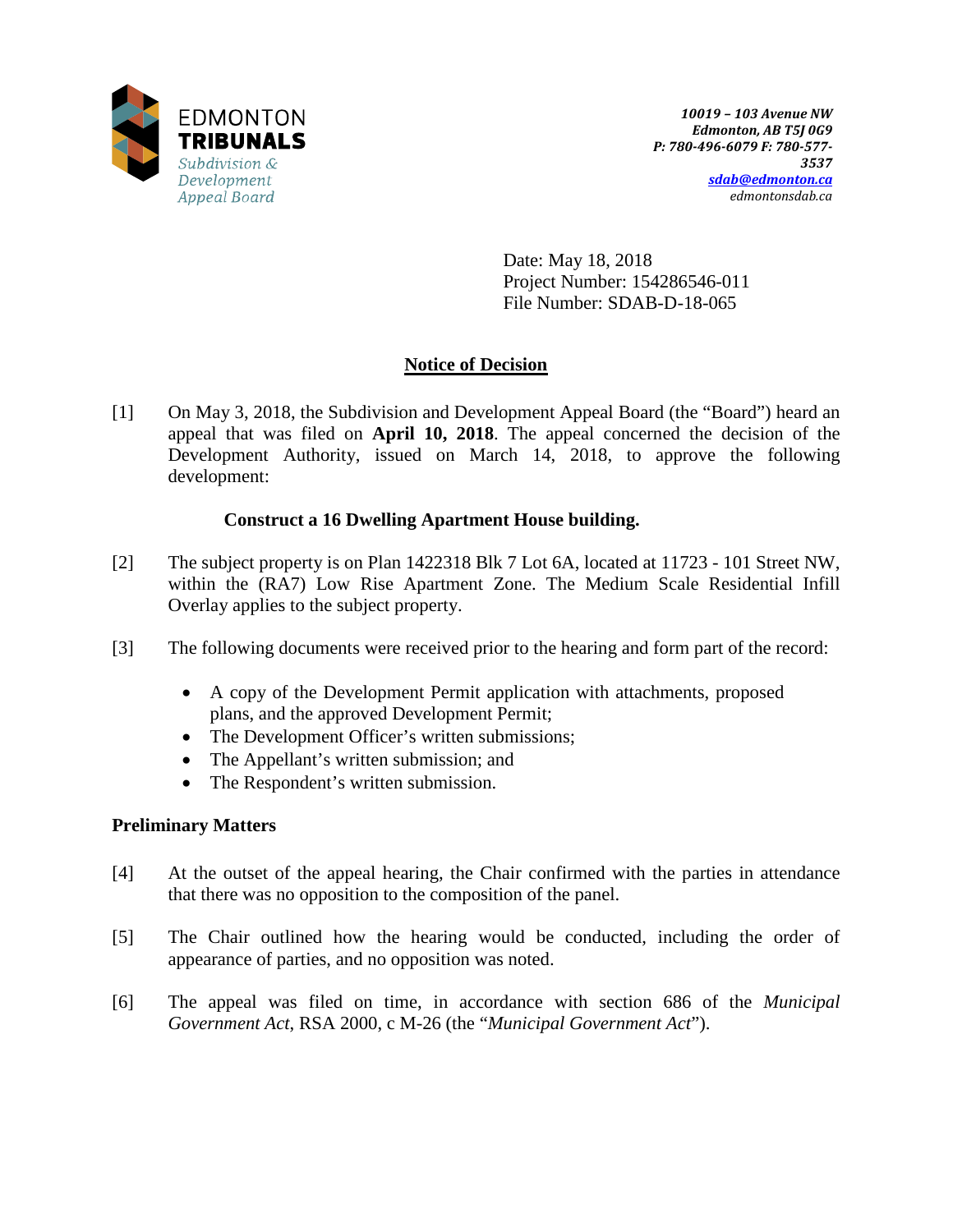### **Summary of Hearing**

- *i) Position of the Appellant, Mr. J. Wilhelm*
- [7] The appeal was scheduled to start at 10:30 a.m.; the actual start time was 11:39 a.m. The Appellant had still not arrived and the hearing proceeded in the absence of the Appellant. The Board relied on the Appellant's written submissions.
	- *ii) Position of the Development Officer, Mr. K. Bacon*
- [8] The Development Authority was not in attendance and the Board relied on Mr. Bacon's written submissions.
	- *iii) Position of the Respondent, RK Investments Ltd., represented by Mr. S. Rattan*
- [9] RK Investments purchased the subject property on March 15, 2018. The previous homes on the lot had already been demolished by the previous developer that intended to build a 16 unit Apartment House building on the subject site.
- [10] It is RK Investment's intent to start construction as soon as possible. They had hoped to finish the project this summer but have been significantly delayed due to this appeal process.
- [11] Mr. Rattan does not believe that isolation of the abutting lot to the north should be a reason for refusing the subject development. The Appellant has several options available:
	- a. The Appellant still has the option of consolidating with the lot to the north (10731 – 101 Street for future redevelopment).
	- b. The Appellant can continue renting their home out to students which he currently does.
	- c. The Appellant could build a new single family home on the property.
- [12] Both RK Investments and the previous owner of the subject property attempted to purchase the Respondent's property without success. RK Investments made an offer to purchase the Appellant's property at a value above the City's assessed value but the offer was refused. The Appellant's property is currently listed for sale but in Mr. Rattan's view, the asking price is unrealistic.
- [13] RK Investments is still willing to purchase the Appellant's property at a fair price but it would not be incorporated into the proposed development. It would be too expensive to have the architectural and engineered drawings re-done at this point.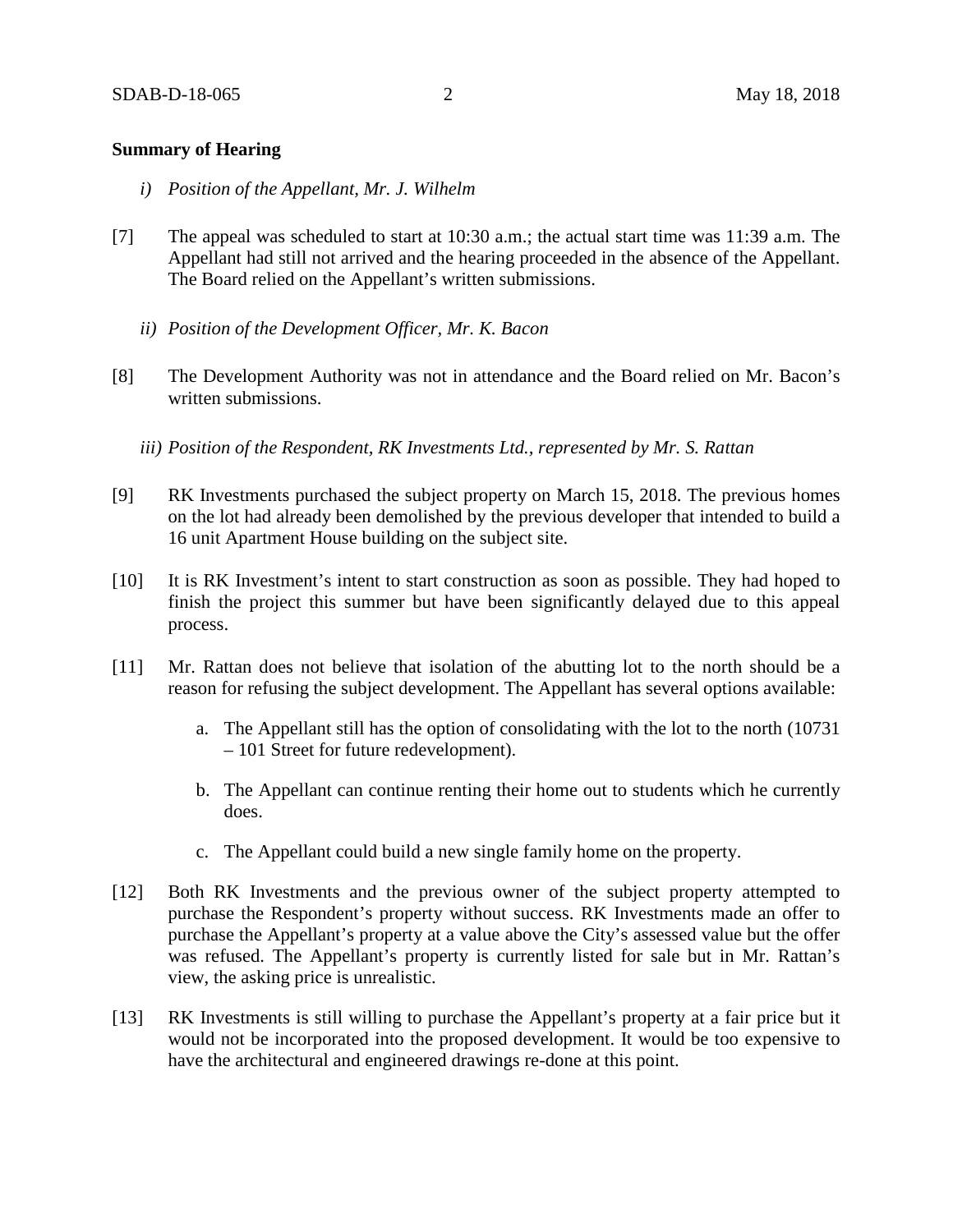- [14] The Appellant's concerns regarding neglect of the subject property, problems caused by the demolition of the previous homes and damage to the fence, were caused by the previous owner. RK Investments is a responsible builder and all of these issues will be taken care of once construction starts.
- [15] Sufficient parking will be provided as part of the proposed development.
- [16] The Appellant's concerns regarding sunlight are addressed by providing the required setbacks between the two properties and the required height restrictions.
- [17] The subject site has been vacant since 2014 and neighbours have indicated to RK Investments that they want a nice building constructed as soon as possible.

### **Decision**

- [18] The appeal is **DENIED** and the decision of the Development Authority is **CONFIRMED**. The development is **GRANTED** as approved by the Development Authority.
- [19] In granting the development the following variance to the *Edmonton Zoning Bylaw* (the *Bylaw*) is allowed:
	- 1. The Isolation regulation per section 210.4(15) is waived.

### **Reasons for Decision**

- [20] Apartment Housing is a Permitted Use in the (RA7) Low Rise Apartment Zone.
- [21] The proposed development complies with all relevant development regulations with the possible exception of 210.4(15) which states:

Apartment Housing, Group Homes, Lodging Houses, Row Housing and Stacked Row Housing shall not isolate another Site within this Zone of less than 800 m2. The Development Officer may exercise discretion in those cases which would isolate another Site within this Zone of less than 800 m2, having regard to the location, age and nature of the Use or Uses on the Site that would be isolated.

Isolation is defined in section 6.1(62) of the *Bylaw*:

when used with reference to a Site, that the Site is so situated with respect to a proposed development, and abutting existing development, proposed development for which a Development Permit has been issued, public roadways and natural features, that such Site would not comply with the minimum requirements of this Bylaw. Isolate has a similar meaning.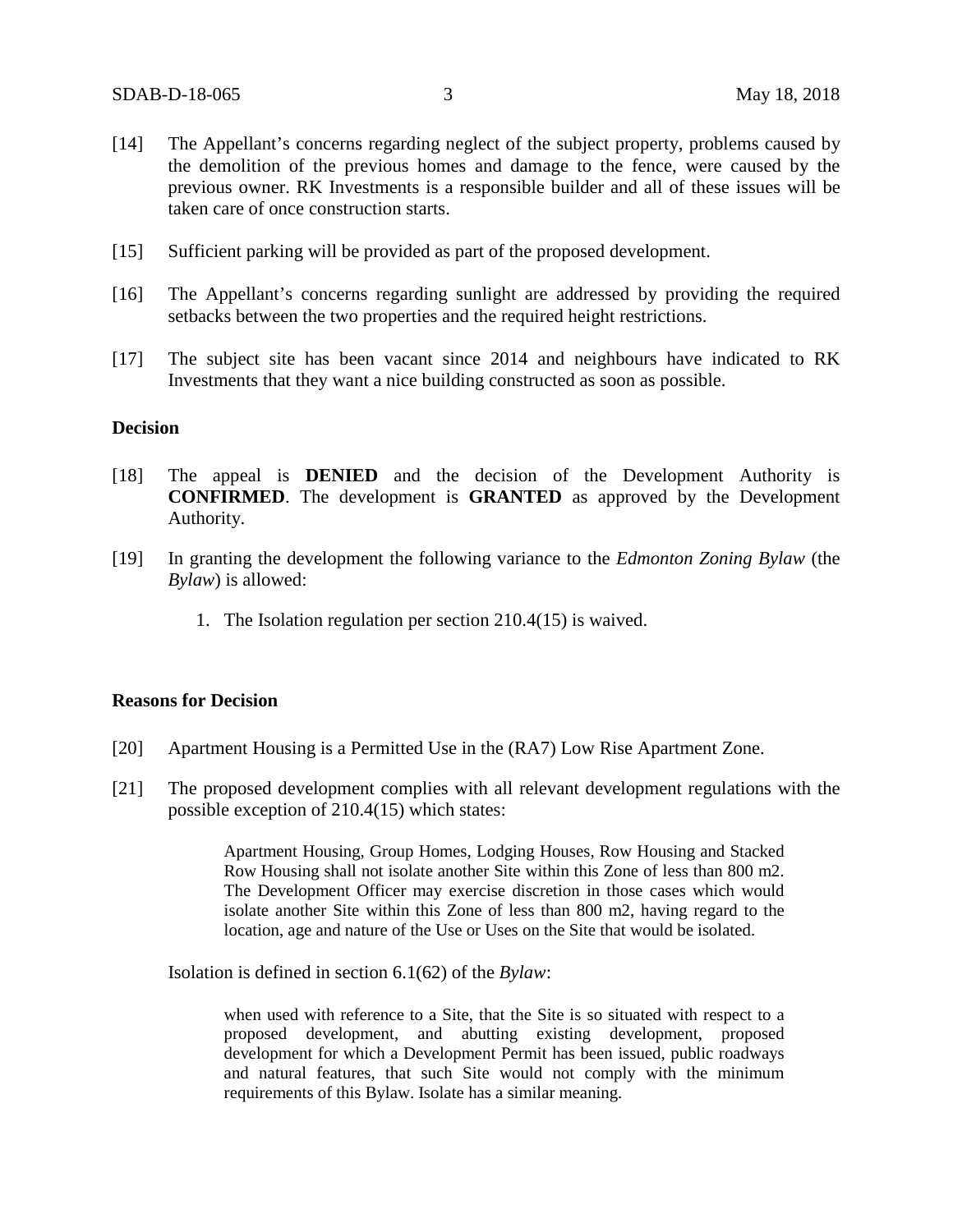- [22] The Development Authority did consider the criteria mentioned in section 210.4(15) and, after having regard for location, age and nature of the Use on the abutting Site to the north, decided to grant the permit notwithstanding the Isolation issue raised in this situation.
- [23] The Board notes that the Development Authority considered Isolation to be an issue because the current Site Area and Site Width of the abutting property to the north is not sufficient for any Uses. The Site Area and Site Width are insufficient for development in the (RA7) Low Rise Apartment Zone.
- [24] The Board notes, however, that this Isolation and lack of sufficient Site Area and Site Width only exists for the site to the north, and is not being altered or affected by the proposed development.
- [25] All the proposed development does with respect to the current and existing Isolation of the lot to the north is to make consolidation of the subject Site with the lot to the north less likely to occur. It does not prevent consolidation, as a sale could occur after granting this permit.
- [26] The Board notes that there is another consolidation option open to the property owner of the Site to the north of the subject Site which would be consolidation with the parcel of land to the north of that parcel.
- [27] The Board notes there is evidence before the Board of attempts at consolidation of the subject Site with the Appellant's property although these attempts have been unsuccessful to date.
- [28] It is an issue as to whether or not a variance to section 210.4(15) is even required, given that it may not be "Apartment Housing" that is causing the Isolation to the Site to the north. It is already isolated due to its existing Site Width and Site Area. Nevertheless, for the sake of clarity, the Board will grant a variance to this provision, for the following reasons:
	- a) As indicated above, the Isolation already exists and is not being created by the proposed development.
	- b) The property owner of the lot to the north has other options for consolidation.
	- c) The *Bylaw* grants the Development Authority the right to grant variances to a proposed development when those variances are necessitated by hardship, and as the Development Authority found, the site to the north could be seen as a lot that would have a hardship attached to its Site Width and Site Area.
	- d) The Board notes that the current Use of the lot to the north is a single family residence which is a Use that, while discretionary, is not in accordance with the purpose of the (RA7) Low Rise Apartment Zone: "To provide a Zone for Low Rise Apartments."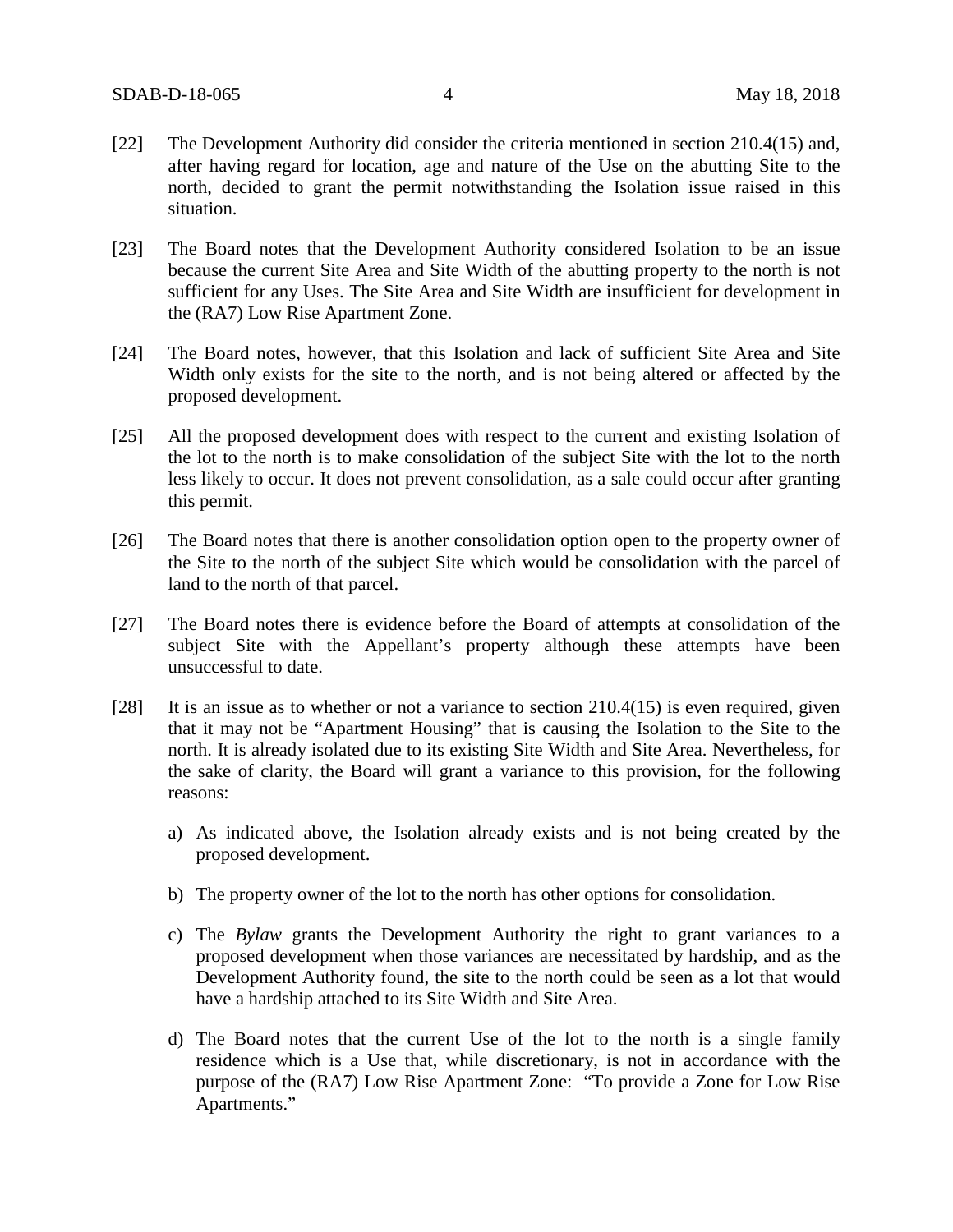- [29] The subject Site would be sterilized if the development of a Permitted Use that required no variances to all the other regulations in the *Bylaw* was not allowed to be built because of a potential Isolation issue to an existing lot to the north.
- [30] The practical effect would be to prevent the property owner of the subject Site from developing Permitted Uses on the Site that comply with all other regulations. The Board agrees with the Development Authority that this would create an unnecessary hardship for the subject Site.
- [31] For these reasons the Board confirms the decision made by the Development Authority that having regard to the location, age and nature of the Use on the Site to the north that the proposed development should be allowed notwithstanding section 210.4(15). Despite the Isolation variance the proposed development complies completely with *Bylaw*.
- [32] The Appellant in their submissions raised the issue of parking, but the Board notes that no parking variance is required and that the proposed development complies with all onsite parking requirements of the *Bylaw*.
- [33] The Appellant also raised issues of sunlight penetration. The Board does not consider this to be a reason to allow the appeal as the proposed development meets the maximum Height and Setback requirements of the (RA7) Low Rise Apartment Zone. In addition, the third and fourth stories are stepped back an additional 2.1 metres to 3.9 metres from the north property line in order to minimize massing, privacy and shadowing impacts.
- [34] No written opposition was received from anyone in the neighbourhood and no one appeared in opposition.
- [35] The Board finds that the proposed development will not unduly interfere with the amenities of the neighbourhood nor materially interfere with or affect the use, enjoyment or value of neighbouring parcels of land.
- [36] For these reasons the appeal is denied.

Mr. I. Wachowicz, Chair Subdivision and Development Appeal Board

Board Members in Attendance: Mr. M. Young; Mr. A. Nagy; Ms. S. LaPerle; Mr. R. Hobson